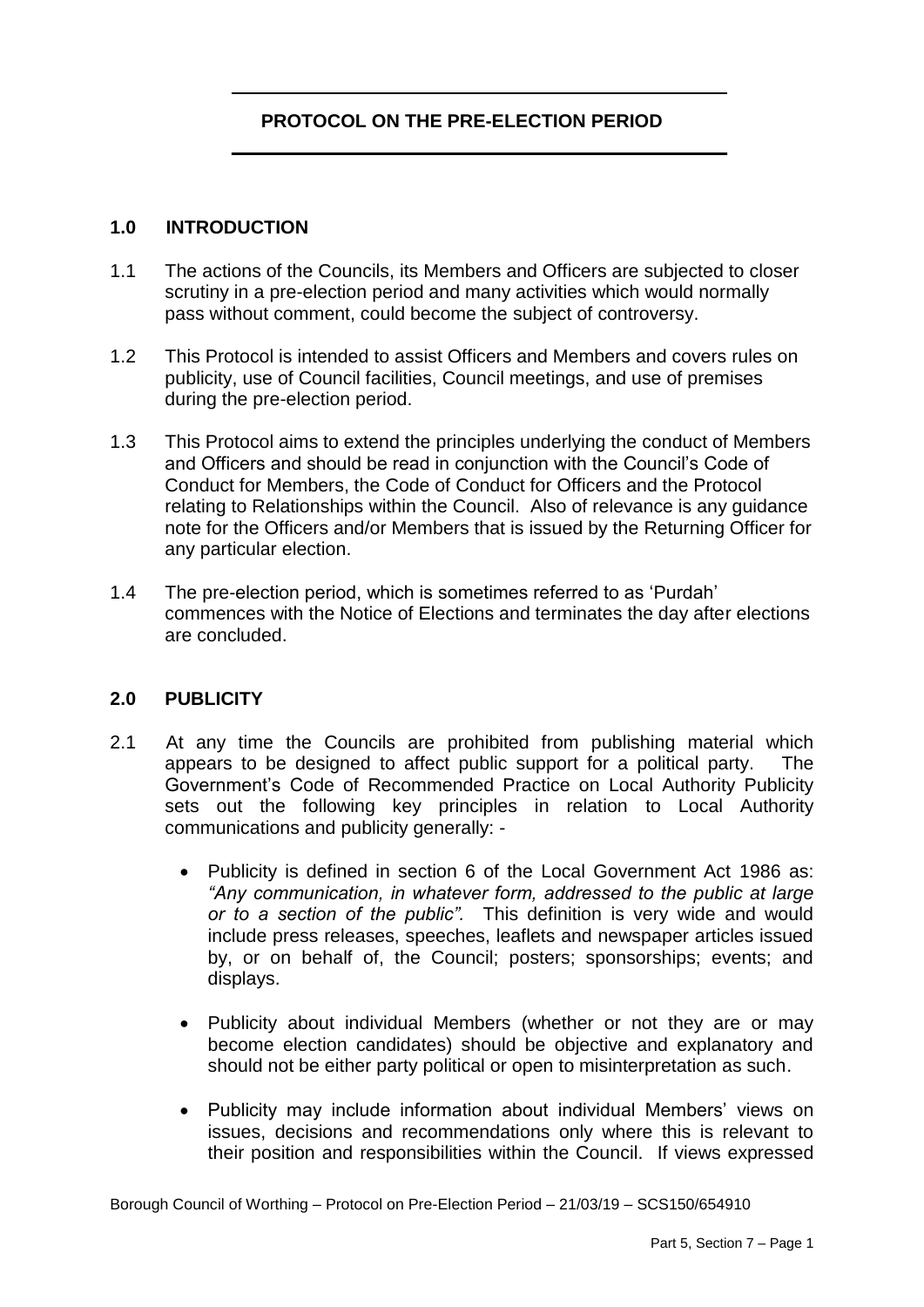by, or attributed to, individual Councillors do not reflect the views of the Local Authority itself, such publicity should make this fact clear.

# **3.0 PUBLICITY DURING THE PRE-ELECTION PERIOD**

- $3.1$ The following additional guidelines apply during the pre-election period:-
	- $\bullet$  active publicity of candidates and other politicians involved directly with During the pre-election period all Council publicity should avoid the prothe elections;
	- There is a need to ensure that any publicity is objective, balanced, informative and accurate; concentrating on facts, explanations or both;
	- $\bullet$  report proposals which could be identified with individual Members or Groups. However, the Council may respond to any events and enquiries Council publicity should, as far as possible, avoid controversial issues or provided the answers are factual and not party political;
	- Members holding key positions are able to comment on important unplanned events or emergencies where a Member-level response is required – ideally this should be a Member holding a politically neutral position or alternatively an agreed response from all Group Leaders;
	- Events providing photo and publicity opportunities should, where possible, be timed to avoid the pre-election period. Where this is not possible, candidates for election should not be involved.
- $3.2$  to the election, the more likely it is to be controversial and be perceived as designed to affect support for a particular party. Where possible, therefore, it The timing of a publication is an important factor. The nearer the publication is advisable to avoid publishing any controversial material near the elections.

#### **4.0 CONTENT OF MEMBERS' PUBLICITY**

 $4.1$  is very much a matter for each Member and his or her Political Group. However, there will be circumstances when the Council's Code of Conduct may apply, even to an individual Member's own election publicity, and as such the Code must be borne in mind. As Members of a Local Authority, it is also necessary to take into account the general duties of Local Authorities under equalities and other legislation. The content of any publicity issued by Members who are election candidates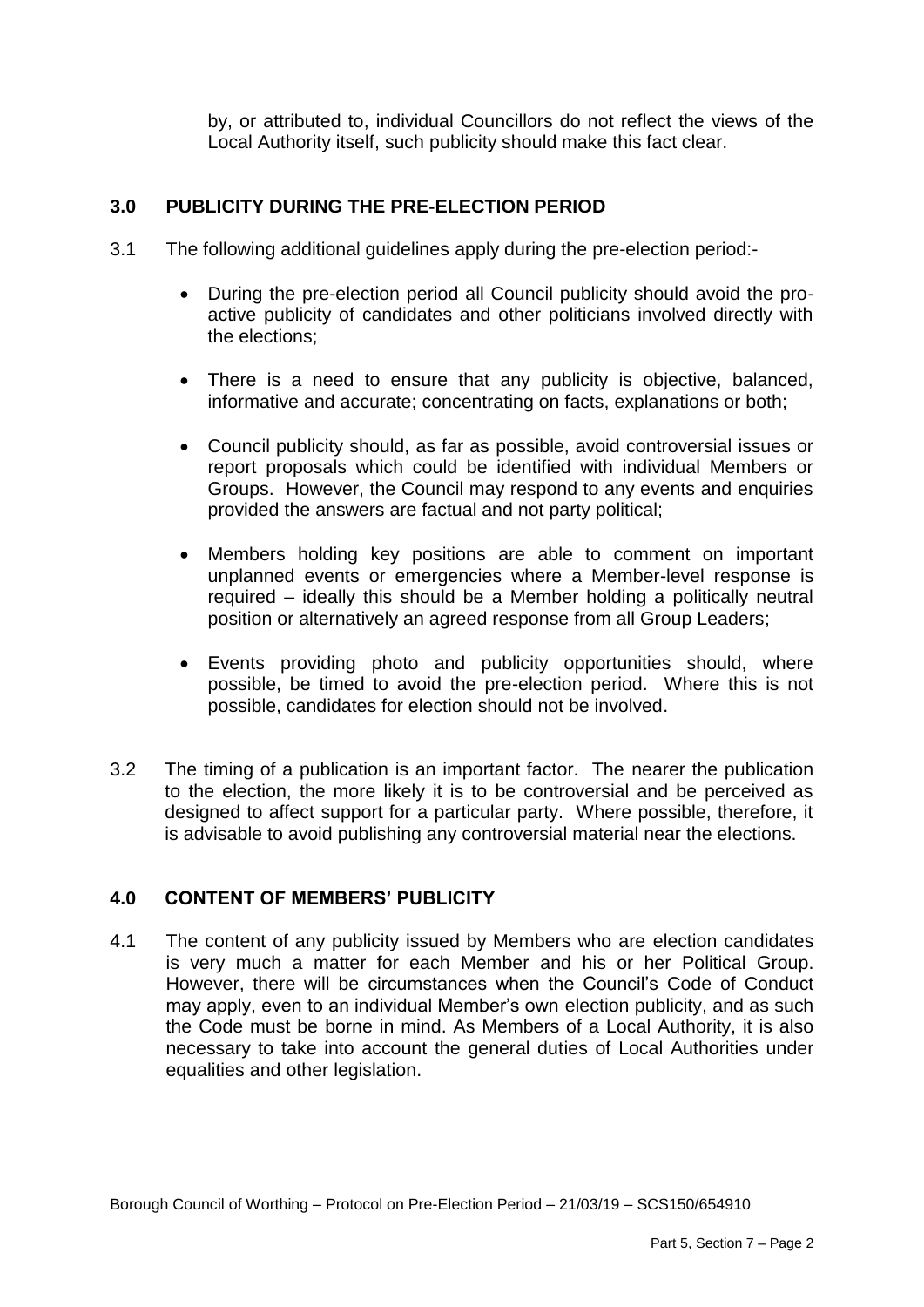# **5.0 IMPACT ON COUNCIL MEETINGS AND ACTIONS DURING THE ELECTION PERIOD**

- Members, Petitions, or Notices of Motion at Council. 5.1 In Local Government there is a broad convention that matters of political controversy, either locally or nationally, should not routinely be brought before Members if at all avoidable during a pre-election period. This can impact on, for example, items brought to Committees, Questions from the public or from
- 5.2 In addition to the accepted convention, there are practical reasons for this approach from the publicity point of view. Firstly, whereas the agendas and circumstances such publicity would be merited by the level of public interest. Secondly, the more restrictive publicity regime during the pre-election period advertisement or consultation, this will rarely be possible during the preminutes of official Council meetings are protected by the Local Government Act 1986 from being "publicity", press releases publicising those minutes are not. This presents the Councils with difficulties in publicising any sensitive or controversial decisions during the pre-election period, even if in other means that where an initiative would benefit from a public launch or immediate election period.
- 5.3 Therefore any working practices or protocols which include publicity and media arrangements will need to be interpreted in the light of the restrictions mentioned above.

#### **6.0 CONSULTATION**

 6.1 Guidance contained in the 2019 Local Government Association Guidance recommends that no new public consultations should be launched during the election period, and nor should any findings from consultation exercises be reported during this period if they could be politically sensitive.

#### **7.0 CODE OF CONDUCT FOR MEMBERS**

- $7.1.$  the business of his/her Authority but also when acting, claiming to act, or giving the impression he/she is acting as a representative of the Authority. In this respect, certain elements of the Code are particularly relevant during the The Code of Conduct for Members applies not only when a Member conducts pre-election period:
- 7.2. Disrepute: forbids a Member from conducting himself or herself in a manner which could reasonably be regarded as bringing his or her Office or Authority into disrepute.
- $7.3.$  or secure for himself or herself or any other person an advantage or Unfair advantage: forbids a Member from using his or her position to confer on disadvantage.

Borough Council of Worthing – Protocol on Pre-Election Period – 21/03/19 – SCS150/654910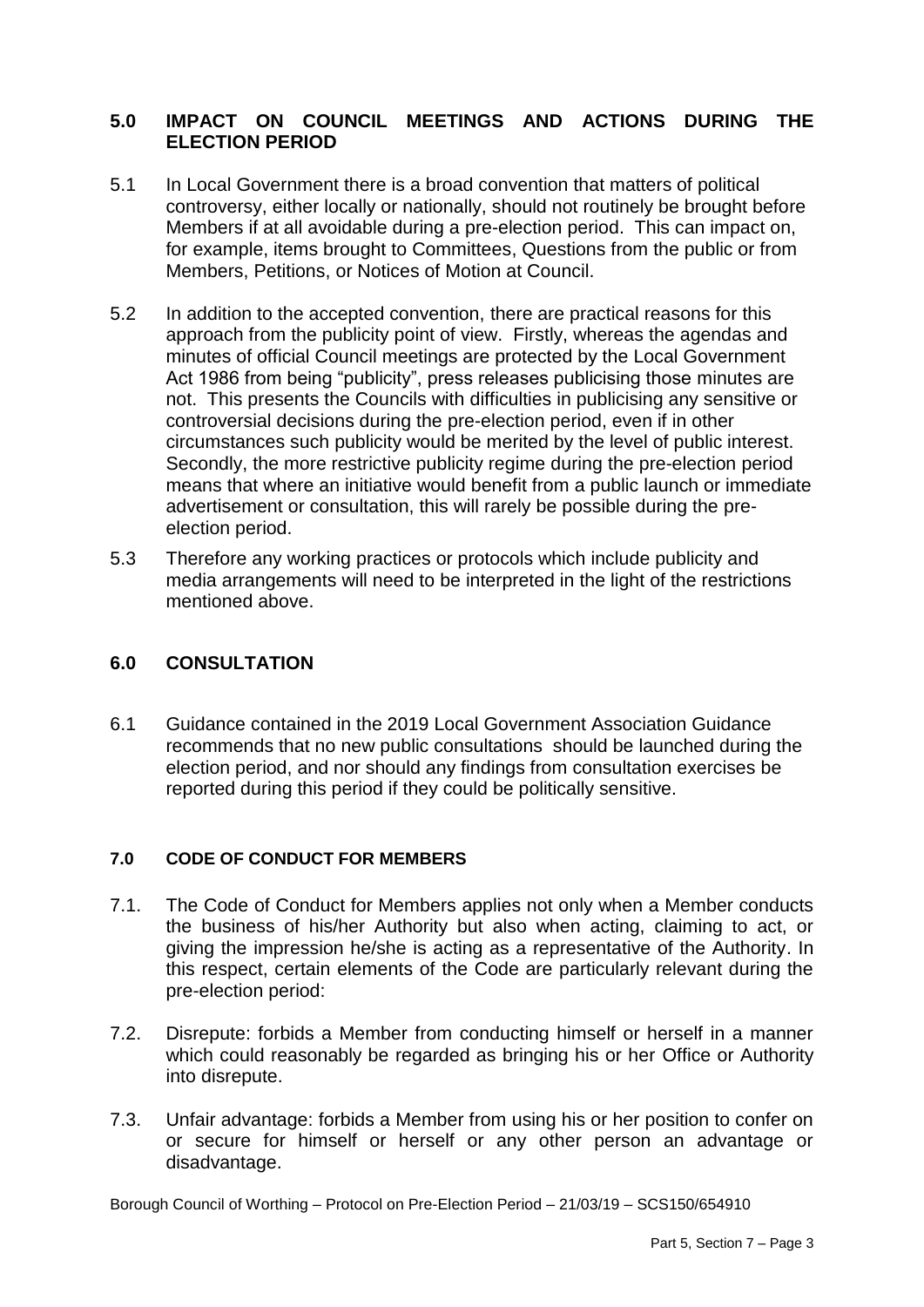7.4 Equalities: forbids a Member from conducting himself or herself in a way that is contrary to duties under Equalities legislation. Members should consider the need to treat some issues with sensitivity at all time, including in their election publicity and where they may relate to minority groups or protected characteristics.

# **8.0 GENERAL**

 $8<sub>1</sub>$  Members would need to seek any specific advice in relation to such publicity externally from the Councils, e.g. through their Political Group machinery. Also the Monitoring Officer would be happy to assist in relation to any queries from Members which relate to the application of the Code of Conduct. The Councils do not and cannot vet Members' election publicity. Generally,

# **9.0 USE OF COUNCIL FACILITIES**

- $9.1$  enquiries and complaints. The Councils' Code of Conduct for Members provides that a Member must ensure that Council resources are not used The use of Council facilities during the pre-election period can generate improperly for political purposes.
- $9.2.$  exclusively for the purposes of Council business or to enable the Member concerned to discharge their function as a Councillor. This applies to all 9.2. Any services or facilities provided by the Council for Members should be used facilities, including: -
	- Council stationery (letterheads, envelopes, compliment slips);
	- Telephones;
	- Transport:
	- Photocopiers;
	- Officer time;
	- IT equipment.
- party is entitled to access Council premises. Members and Officers need to with political parties who are not serving Councillors are not seen to have 9.3. Subject to paragraph 12 below (use of Council premises during the preelection period), no election candidate or a person associated with a political take extra care to ensure that election candidates or other persons associated unauthorised access to Council offices or facilities.
- 9.4 In relation to IT equipment, Members should not use IT equipment for party political purposes, as mentioned above. For example, Members sending messages to chat rooms or forums will need to consider whether to use their Councillor email address or a personal address. The former could be

Borough Council of Worthing – Protocol on Pre-Election Period – 21/03/19 – SCS150/654910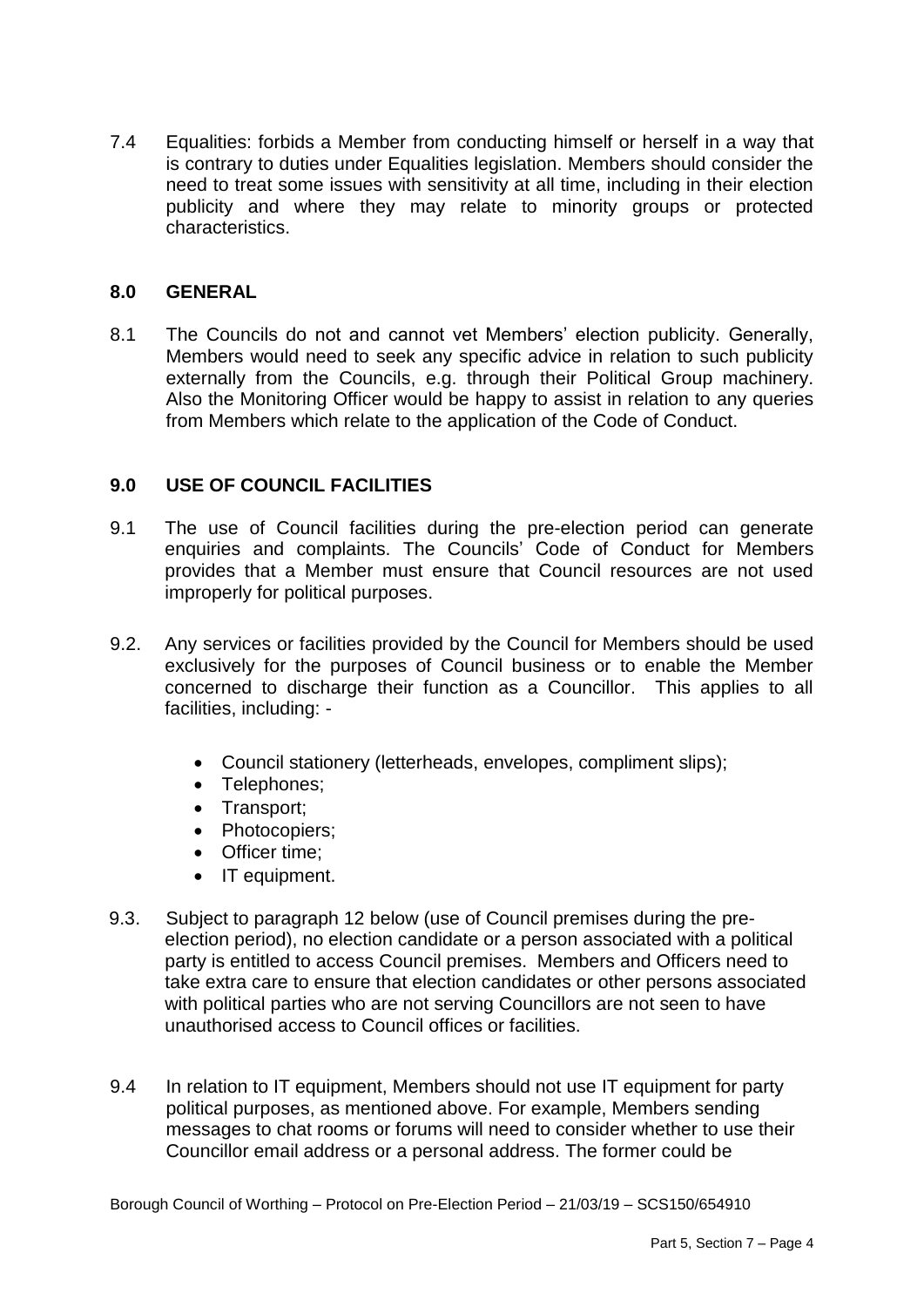appropriate for simply sending information as a Councillor, but the latter will be appropriate if engaging in political debate.

- $9.5.$  exclusive. For example, a Political Group within the Councils may use Council facilities (such as meeting rooms) to discuss matters coming before the Councils or its Committees. The particular circumstances of each event will need to be considered. By way of illustration, the following are examples of cases where the use of Council facilities would not be appropriate: - 9.5. Council business and party political business are not always mutually
	- The use of the internal/external Council postal service to distribute election campaign material;
	- Using Council supplied letterheads or compliment slips in sending out election material or as part of election campaigning;
	- $\bullet$  otherwise being legitimately sent (e.g. for information purposes) on Including election messages, strap-lines or slogans in letters which are Council supplied letterheads to local residents;
	- Sending out election material using a Council email address;
	- Putting election material on, or canvassing via, the Councillors' web pages on the Councils' web site;
	- Using Council telephones for canvassing.

#### **10.0 USE OF EMAILS**

- 10.1 A Member's Council email address should not be used for political purposes, such as electioneering.
- 10.2 It is recognised that a local resident may contact their Ward Member about an election issue via that Member's Council email address. As long as the use of the Council email for political purposes was not initiated or promoted by the Member, it would be perfectly acceptable to reply to the email although it may using Council provided email facilities. If the exchange becomes extensive, be political in nature. Members should not however initiate political discussions Members should consider using their own email.

#### **11.0 USE OF TELEPHONE**

 11.1 In line with the position on emails, Members may use Council supplied telephones for non-party-political purposes or where the call is not initiated by a Member.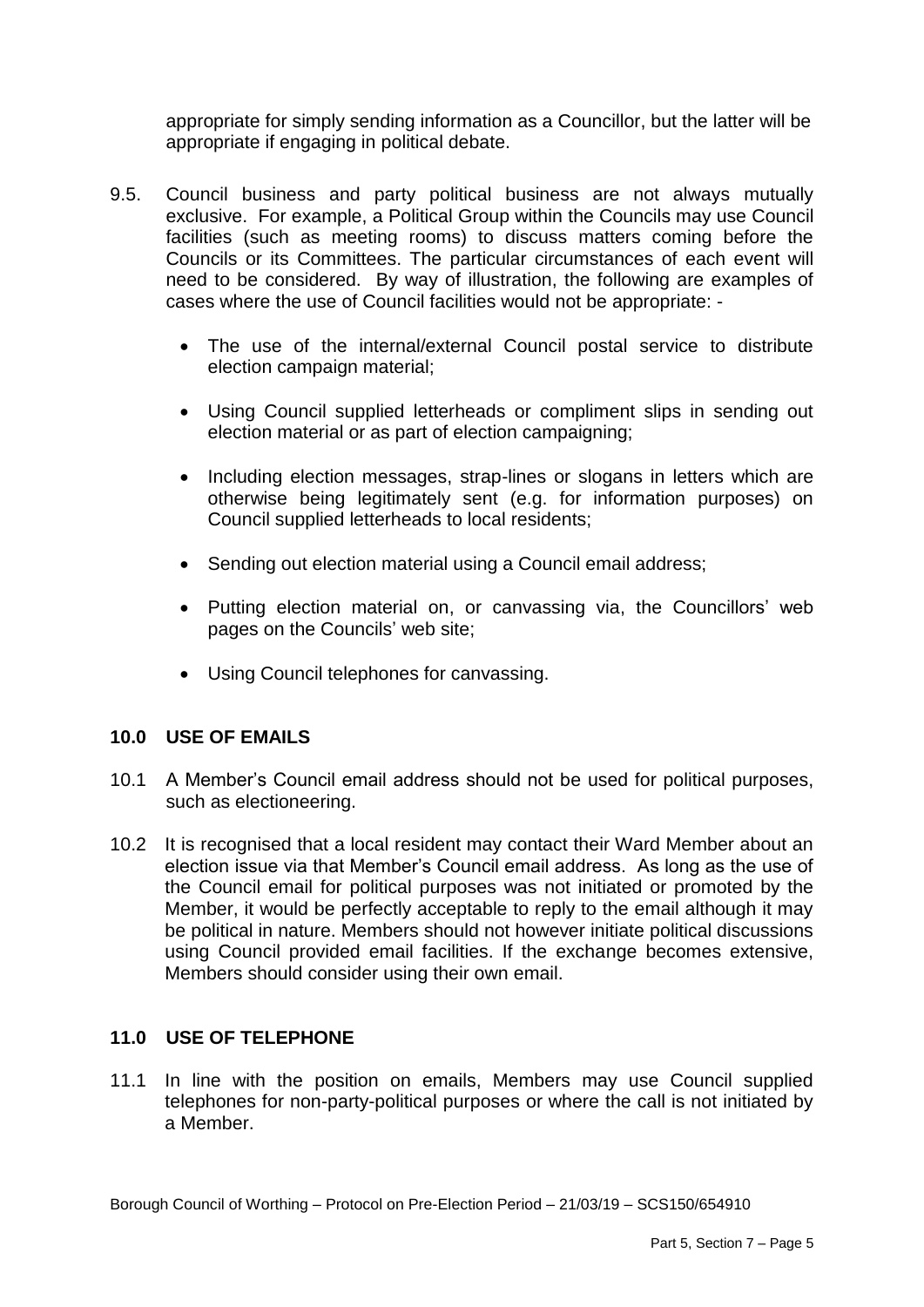11.2 Council email addresses and telephone numbers are better avoided for any party-political literature. If Members wish to refer to the facility for purposes of constituency work, it should be made clear that it is for Ward casework only and it is better kept in a discrete part of the document, for example in a box at the back saying "If you want to contact your Ward Councillors about Ward issues, you may contact them on….".

# **12.0 USE OF COUNCIL PREMISES DURING THE PRE-ELECTION PERIOD**

 election, a candidate in the election is entitled to use Council meeting rooms to use of these rooms is free of hire charge, though the candidate may be required to cover the expenses associated with using the premises e.g. electricity, cleaning costs. Further information on these arrangements may be 12.1 Between the Notice of Election being published and the day before the hold public meetings for furtherance of his/her candidature*.* This includes committee rooms and rooms in schools in the candidate's electoral area. The obtained from the Electoral Services Office.

# **13.0 CONFIDENTIAL INFORMATION**

 13.1 Members are usually entitled to information not available to the public (exempt or confidential information) where that information is required by them to discharge their functions as Councillors. This may, for example, be the case if the information relates to an item coming before a Committee of which they are a Member. Exempt or confidential information cannot be used for electioneering purposes. It is for this reason that Officers, in the run up to an election, may seek to clarify the purpose for which a Member is seeking information. Members should not seek, nor may Officers provide, exempt or confidential information to help election campaigns.

# **14.0 MEMBER / OFFICER ROLES**

 14.1 In general terms, the role of Members is to set the strategies, policies and frameworks within which the Councils will operate, to monitor performance and to represent those who live in their Wards. Officers are employed to advise, undertake the detailed preparation and implementation work, and provide the split of functions at election time and, in the interests of good administration, day-to-day running of services. It is particularly worth bearing in mind this broad the need to avoid roles becoming confused.

# **15.0 SPECIAL RULES RELATING TO OFFICERS**

 15.1 Officers at all levels should not engage in party political activity that compromises their neutrality and objectivity at work. Officers who hold politically restricted posts (generally Senior Officers and those who advise

Borough Council of Worthing – Protocol on Pre-Election Period – 21/03/19 – SCS150/654910